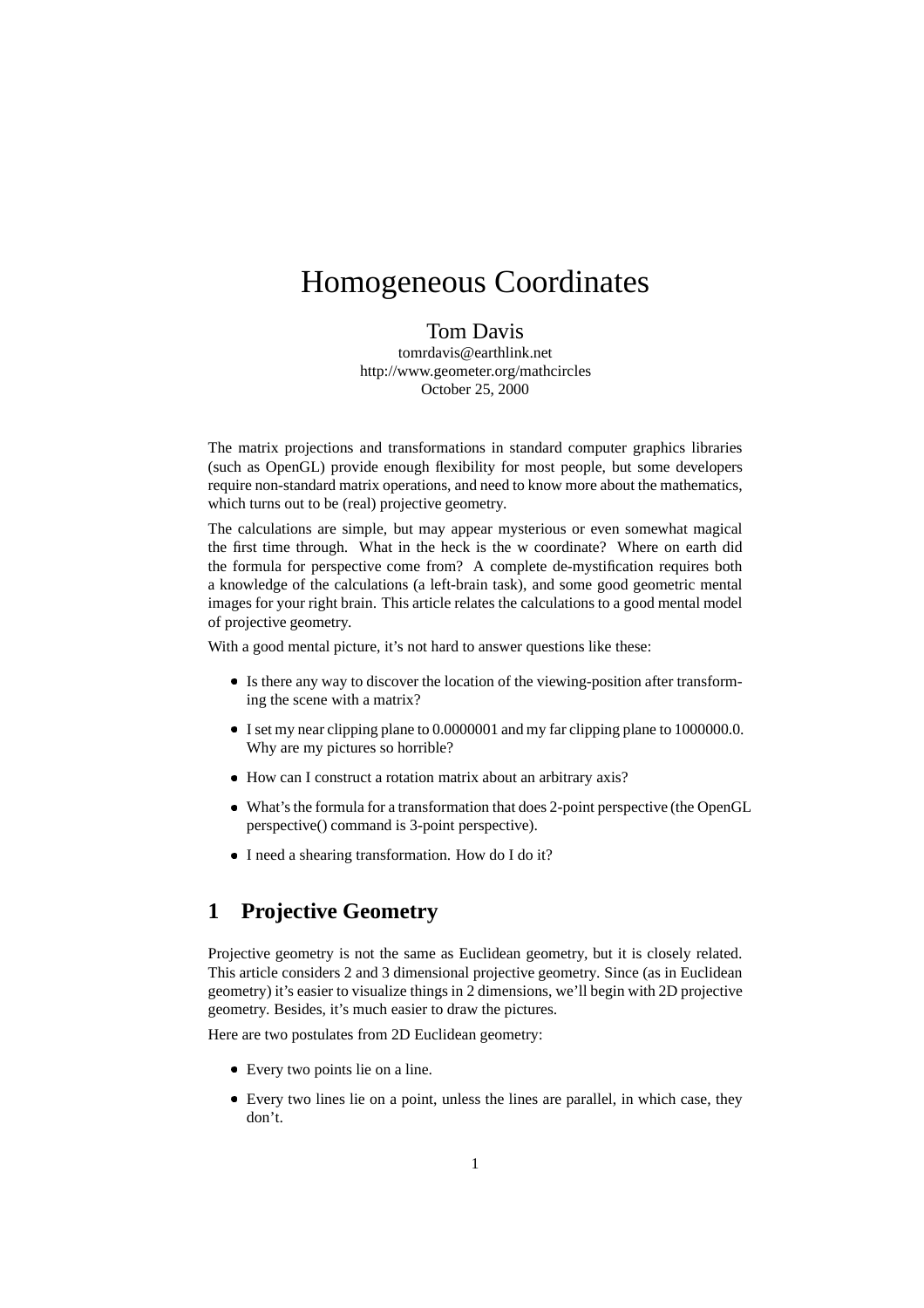In 2D projective geometry, they are replaced by:

- Every two points lie on a line.
- Every two lines lie on a point.

That's basically the whole difference. How can we visualize a model for such a thing? The model must describe all the points, all the lines, what points are on what lines, and so on.

The easiest way is to take the points and lines from a standard 2D Euclidean plane and add stuff until the projective postulates are satisfied. The first problem is that the parallel lines don't meet. Lines that are almost parallel meet way out in the direction of the lines, so for parallel lines, add a single point for each possible direction and add it to all the parallel lines going that way. You can think of these points as being points at infinity—at the "ends" of the lines. Note that each line includes a single point at infinity—the north-south line doesn't have both a north and south point at infinity. If you "go to infinity" to the north and keep going, you will find yourself looping around from the south. Projective lines form loops.

Now take all the new points at infinity and add a single line at infinity going through all of them. It, too, forms a loop that can be imagined to wrap around the whole original Euclidean plane. These points and lines make up the projective plane.

You might make a mental picture as follows. For some small configuration of points and lines that you are considering, imagine a *really* large circle centered around them, so large that the part of the figure of interest is like a dot in its center. Now any parallel lines that go through that "dot" will hit the large circle very close together, at a point that depends only on their direction. Just imagine that all parallel lines hit the circle at that point. That is the "line at infinity".

Check the postulates. Two points in the Euclidean plane still determine a single projective line. One point in the plane and a point at infinity determine the projective line through the point and going in the given direction. Finally, the line at infinity passes through any two points at infinity.

How about lines? Two non-parallel lines in the Euclidean plane still meet in a point, and parallel lines have the same direction, so meet at the point at infinity in that direction. Every line on the original plane meets the line at infinity at the point at infinity corresponding to the line's direction.

Note: The projective postulates do not distinguish between points and lines in the sense that if you saw them written in a foreign language:

- Every two glorphs lie on a smynx,
- Every two smynxes lie on a glorph,

there is no way to figure out whether a smynx is a line and a glorph is a point or viceversa. If you take any theorem in 2D projective geometry and replace "point" with "line" and "line" with "point", it makes a new theorem that is also true. This is called "duality"—see any text on projective geometry.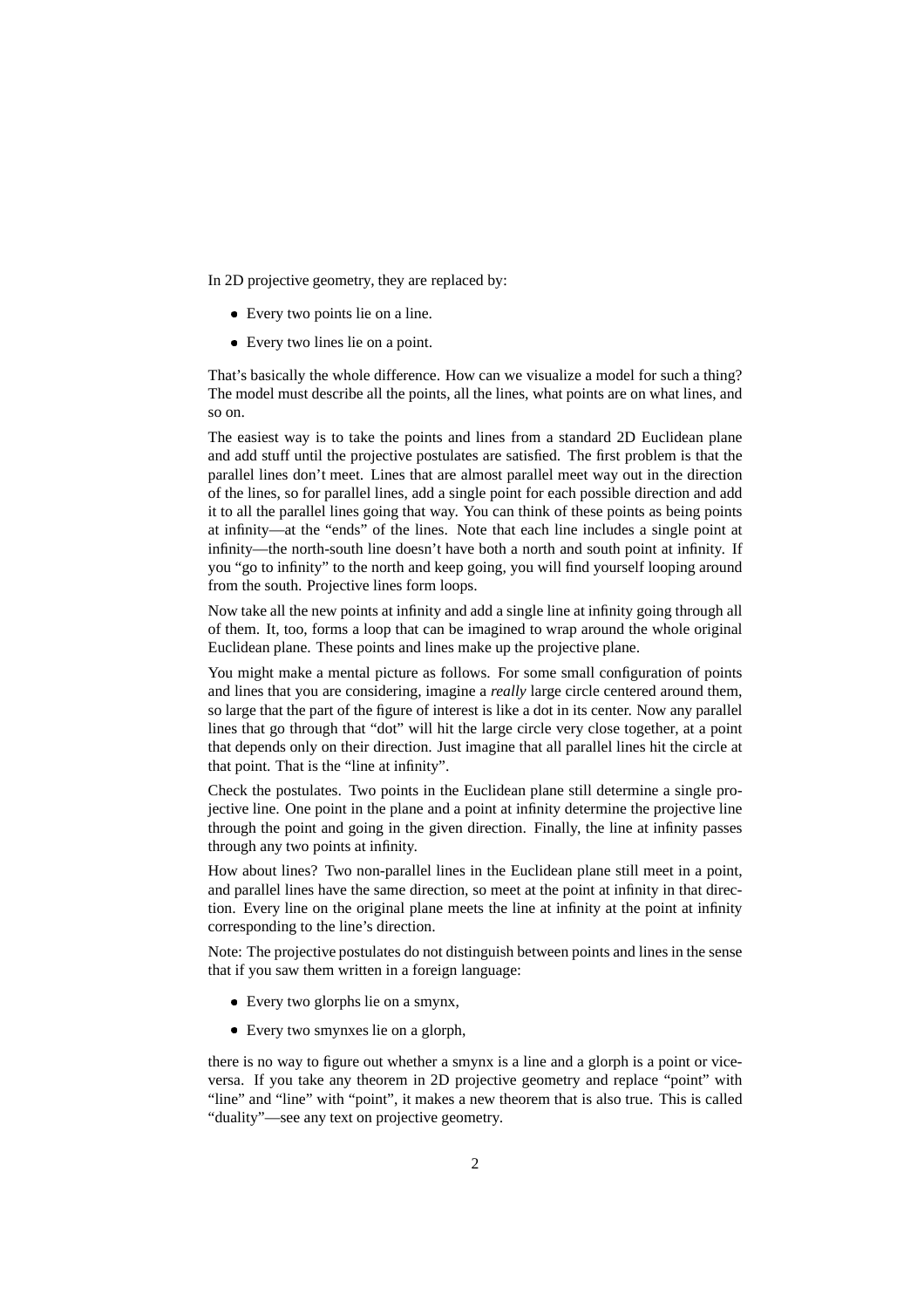#### **2 Homogeneous Coordinates**

So we've got a nice mental picture—how do we assign coordinates and calculate with it? The answer is that every triple of real numbers  $[x, y, w]$  except  $[0.0, 0.0, 0.0]$  corresponds to a projective point. If w is non-zero,  $[x, y, w]$  corresponds to the point  $[x/w, y/w]$  in the original Euclidean plane;  $[x, y, 0.0]$  corresponds to the point at infinity corresponding to the direction of the line passing through [0.0, 0.0] and  $[x, y]$ . Generally, if  $\alpha$  is any non-zero number, the homogeneous coordinates  $[x, y, w]$  and  $[\alpha x, \alpha y, \alpha w]$  represent the same point.

It's a bit disturbing that the same projective point can be represented in many different ways. For example,  $[1, 2, 1]$ ,  $[2, 4, 2]$ , and  $[-11, -22, -11]$  all refer to the Euclidean point  $[1, 2]$ . Don't panic, however; you've seen the same kind of thing before in third grade—the fractions  $1/2$ ,  $2/4$ , and  $55/110$  all represent the same number. Just as we usually use the fraction reduced to lowest terms, we usually use projective coordinates with w equal to  $1.0$  when that's possible.

Since projective points and lines are in some sense indistinguishable, it had better be possible to give line coordinates as sets of three numbers(with at least one non-zero). If the points are row vectors (as in the OpenGL), the lines will be column vectors (written with a "T" exponent that represents "transpose"), so  $[a, b, c]^T$  represents a line. The point  $P = [x, y, w]$  lies on the line  $L = [a, b, c]^T$  if  $ax + by + cw = 0$ . In the Euclidean plane, the point  $[x, y]$  can be written in projective coordinates as  $[x, y, 1.0]$ , so the condition becomes  $ax + by + c = 0$ —high-school algebra's equation for a line. The line passing through all the points at infinity has coordinates  $[0.0, 0.0, 1.0]^T$ . As with points, for any non-zero  $\alpha$ , the line coordinates  $[a, b, c]^T$  and  $[\alpha a, \alpha b, \alpha c]^T$ represent the same line.

In matrix notation, the point P lies on the line L if and only if  $PL = 0$ . If we had chosen to represent lines as column vectors and points as row vectors, that would work fine, too. It has to work because points and lines are dual concepts.

## **3 Projective Transformations**

Projective transformations transform (projective) points to points and (projective) lines to lines such that incidence is preserved. In other words, if  $T$  is a projective transformation and points P and Q lie on line L then  $T(P)$  and  $T(Q)$  lie on  $T(L)$ . Similarly, if lines L and M meet at point P, then the lines  $T(L)$  and  $T(M)$  meet at the point  $T(P).$ 

The reason projective transformations are so interesting is that if we use the model of the projective plane described above where we've simply added some stuff to the Euclidean plane, the projective transformations restriced to the Euclidean plane include all rotations, translations, non-zero scales, and shearing operations. This would be powerful enough, but if we don't restrict the transformations to the Euclidean plane, the projective transformations also include the standard projections, including the very important perspective projection.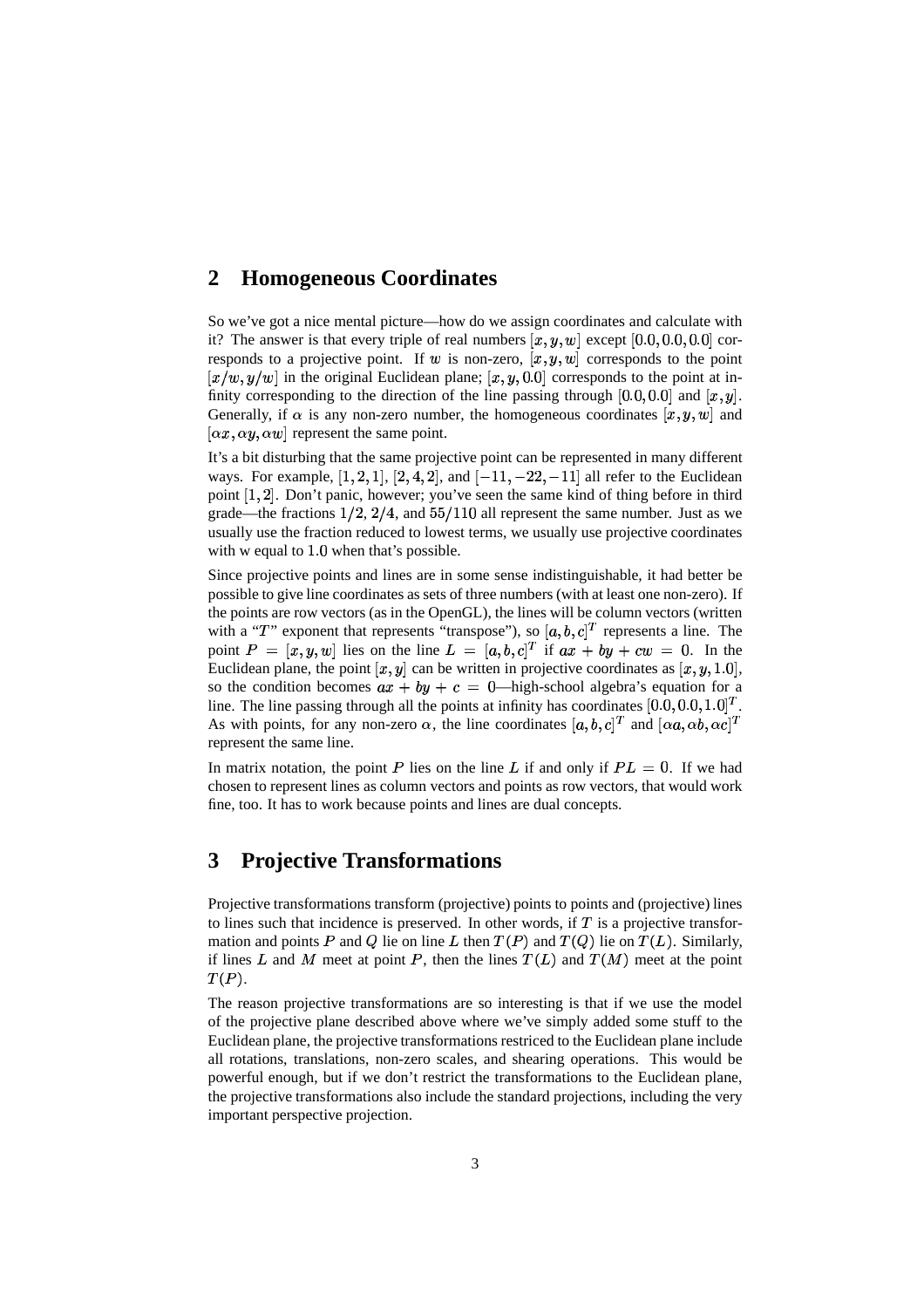Rotation, translation, scaling, shearing (and all combinations of them) map the line at infinity to itself, although the points on that line may be mapped to other points at infinity. For example, a rotation of 5 degrees maps each point at infinity corresponding to a direction to the point corresponding to the direction rotated 5 degrees. Pure translations preserve the directions, so a translation maps each point at infinity to itself.

The standard perspective transformation (with a  $90^{\circ}$  field of view, the eye at the origin, and looking down the  $y$ -axis) maps the origin to the point at infinity in the  $y$ -direction. The viewing trapezoid maps to a square.

Every non-singular  $3 \times 3$  matrix (non-singular means that the matrix has an inverse) represents a projective transformation, and every projective transformation is represented by a non-singular  $3 \times 3$  matrix. If M is such a transformation matrix and P is a projective point, then PM is the transformed point. If L is a line,  $M^{-1}L$  represents the transformed line. It's easy to see why this works: if P lies on L,  $PL = 0$ , so  $PMM^{-1}L = 0$ , so  $(PM)(M^{-1}L) = 0$ . The matrix representation is not unique—as with points and lines, any constant multiple of a matrix represents the same projective transformation.

Combinations of transformations are represented by products of matrices; a rotation represented by matrix  $\hat{R}$  followed by a translation (matrix  $\hat{T}$ ) is represented by the matrix  $RT$ .

A (2D) projective transformation is completely determined if you know the images of 4 independent points (or of 4 independent lines). This is easy to see, since a  $3 \times 3$  matrix has nine numbers in it, but since any constant multiple represents the same transformation, there are basically 8 degrees of freedom. Each point transformation that you lock down eliminates 2 degrees of freedom, so the images of 4 points completely determine the transformation.

Let's look at a simple example of how this can be used by deriving from scratch the rotation matrix for a 45° rotation about the origin. The origin maps to itself, the points at infinity along the x and y axes map to points at infinity rotated  $45^{\circ}$ , and the point [1, 1] maps to [0,  $\sqrt{2}$ ]. See figure 4

If  $R$  is the unknown matrix:

$$
[0, 0, 1]R = k_1[0, 0, 1]
$$
  
\n
$$
[1, 0, 0]R = k_2[\sqrt{2}, \sqrt{2}, 0]
$$
  
\n
$$
[0, 1, 0]R = k_3[-\sqrt{2}, \sqrt{2}, 0]
$$
  
\n
$$
[1, 1, 1]R = k_4[0, \sqrt{2}, 1]
$$

The  $k_1, \ldots, k_4$  can be any constants since any multiple of a projective point's coordinates represents the same projective point.  $M$  has basically 8 unknowns, so those 8 plus the 4  $k_i$ 's make 12. Each matrix equation represents 3 equations, so there is a system of 12 equations and 12 unknowns that can be solved. The computations may be ugly, but it's a straight-forward brute-force solution that gives the rotation matrix as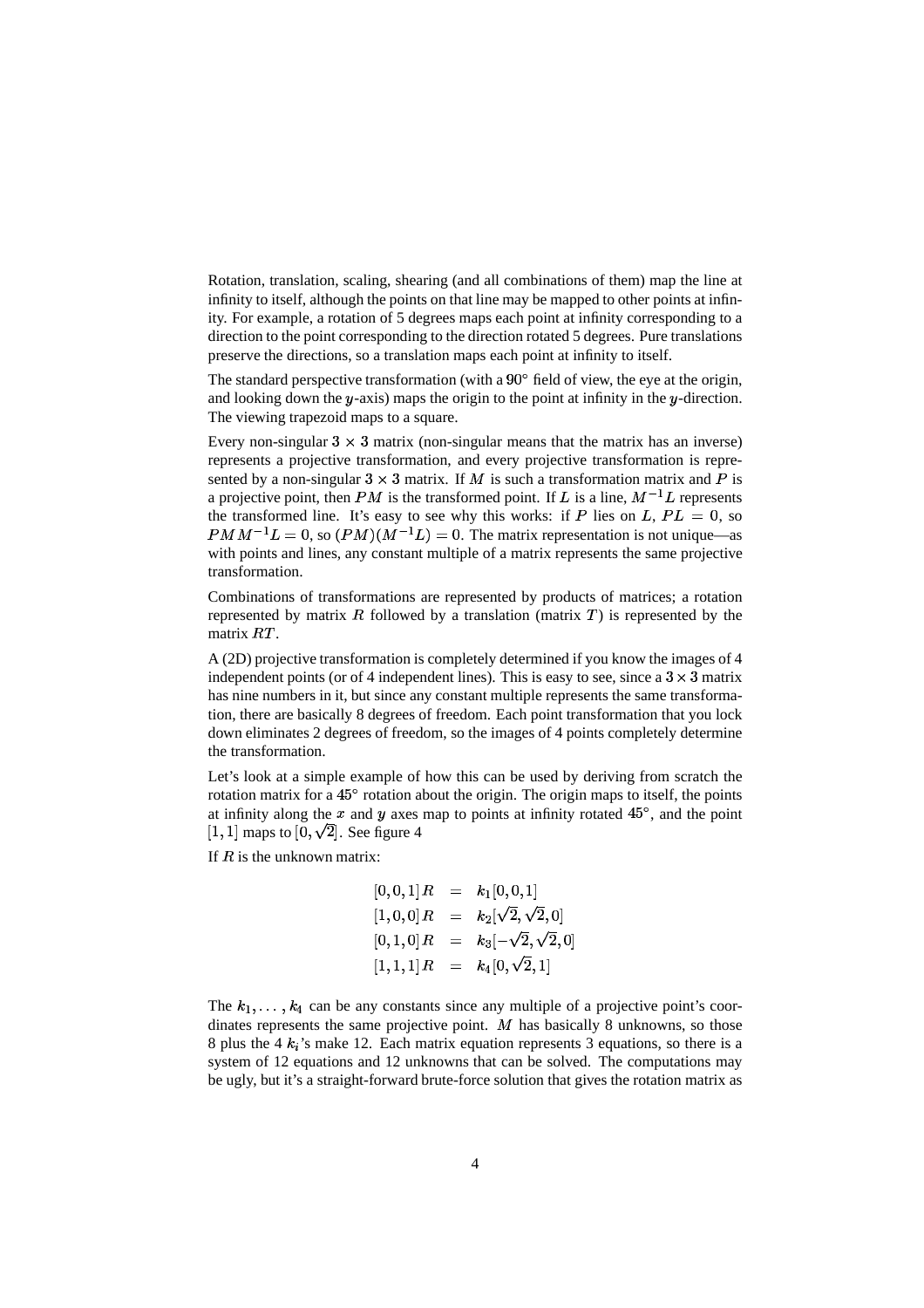any multiple of:

$$
R = \left(\begin{array}{ccc} \sqrt{2}/2 & \sqrt{2}/2 & 0 \\ -\sqrt{2}/2 & \sqrt{2}/2 & 0 \\ 0 & 0 & 1 \end{array}\right)
$$

There's nothing special about rotation. Every projective transformation matrix can be determined in the same brute-force manner starting from the images of 4 independent points.

We illustrate with the determination of the (2D) perspective transformation (see figure 3). We want to map the shaded trapezoidal area into the square with corners  $[-1, -1]$ and  $[1, 1]$ . The unknown projection must satisfy:

$$
[0,0,1] P = k_1[0,1,0]
$$
  
\n
$$
[0,n,1] P = k_2[0,-1,1]
$$
  
\n
$$
[f, f, 1] P = k_3[-1,1,1]
$$
  
\n
$$
[1,0,0] P = k_4[1,0,0]
$$

The same brute-force calculation gives  $P$  as (any multiple of):

$$
P = \left(\begin{array}{ccc} 1 & 0 & 0 \\ 0 & -(f+n)/(f-n) & -1 \\ 0 & 2fn/(f-n) & 0 \end{array}\right)
$$

Three Dimensional Projective Space

3D projective space has a similar model. Take 3D Euclidean space, add points at infinity in every 3-dimensional direction, and add a plane at infinity going through the points. In this case there will also be an infinite number of lines at infinity as well. In 3D, points and planes are dual objects.

Projective transformations in 3 dimensions are exactly analogous. Points are represenated 4-tuple row vectors:  $[x, y, z, w]$ , and planes by column vectors:  $[a, b, c, d]^T$ . Any multiple of a point's coordinates represents the same projective point. A point  $P$  lies on a plane M if  $PM = 0$ . All 3D projective transformations are represented by  $4 \times 4$ non-singular matrices.

In 3 dimensions, the images of 5 points (or planes) completely determine a projective transformation. (A  $4 \times 4$  matrix has 16 numbers, but 15 degrees of freedom because any multiple represents the same transformation. Each point transformation that you nail down eliminates 3 degrees of freedom, so the images of 5 independent points completely determine the transformation.)

The brute-force solution has 20 equations and 20 unknowns (there will be 5  $k_i$ 's in addition to the 15 unknowns), and although the solution is time-consuming, it is straightforward.

The calculation can be simplified. Suppose you want a transformation that takes  $P_1$  to